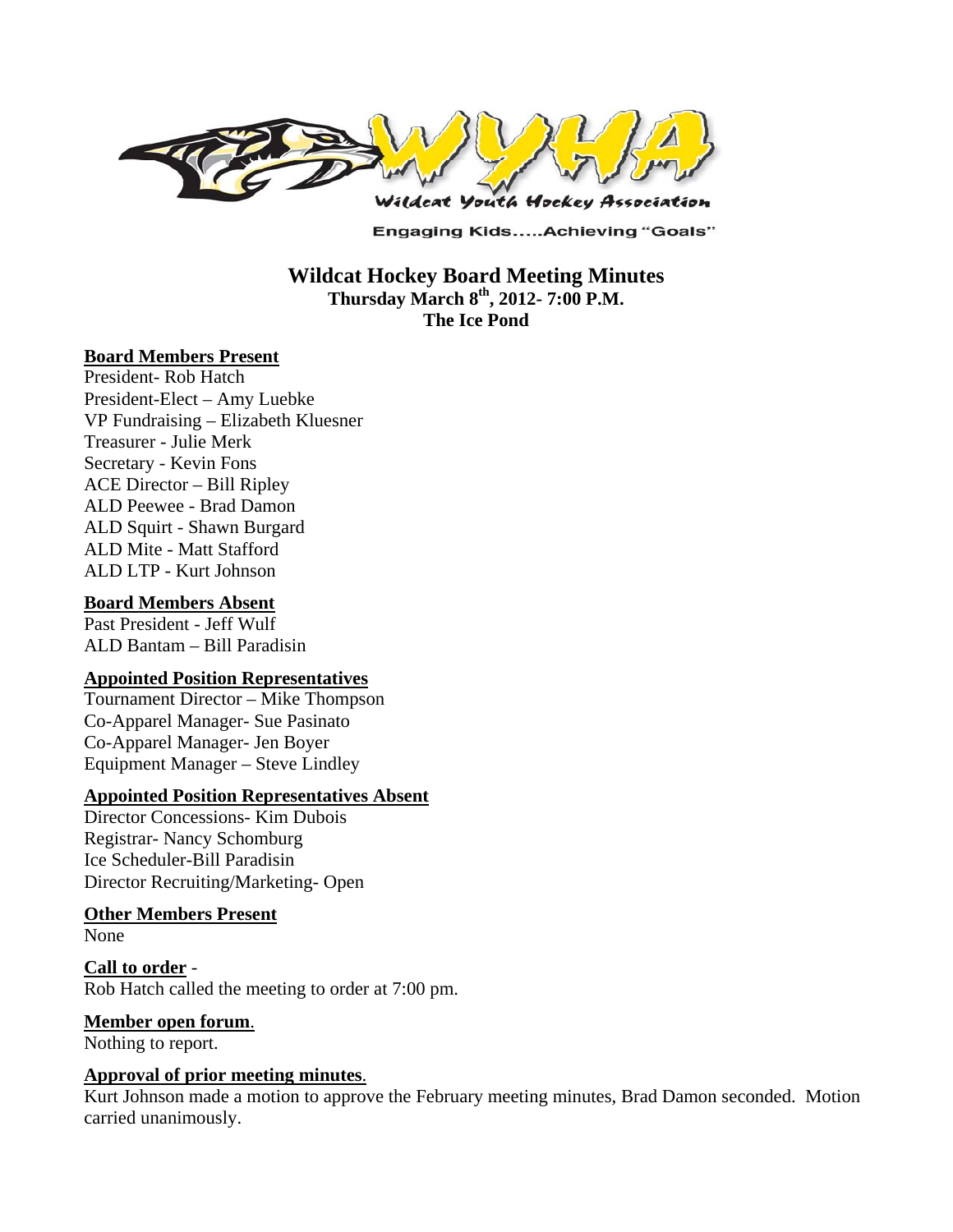# **Approval of agenda**

Brad Damon made a motion to approve the agenda with additions, Shawn Burgard seconded. Motion carried unanimously.

# **Reports:**

### **Treasurer:**

Approval of bills –

Kurt Johnson made a motion to approve the outstanding bills, Amy Luebke seconded. Motion carried unanimously.

Reviewed Current Statements.

Skater Change form – Form is ready, ALD to manage form and e-mail out tasks and mark off as complete. Kevin can add to the web site on the team manager tab.

Budget planning (ice costs including both hours and cost per hour, volunteer hours required, etc. Starting to review budget numbers vs. actual and setting of budgets for next season.

# **LTS/MiniMite/LTP:**

Spring session with Capital Skating and the Rink. – Waiting on and answer from Capital Skating School. Registrants will bring a check to the first practice and give to Kurt Johnson.

### **Mite ALD :**

Nothing to report.

**Squirt ALD:**  Nothing to report.

**Pee Wee :**  Nothing to report.

**Bantam:**  Nothing to report.

#### **Equipment :**  LTP/LTS equipment return Saturday March  $17<sup>th</sup>$  @ 1pm @ Ice Pond.

#### **Fundraising:**

Brad Damon made a motion to accept the revisions to the Team/Corporate sponsorship program for addition into the 2012/13 Parent Handbook. Matt Stafford seconded, Motion carried unanimously.

# **Apparel:**

2012-2013 apparel looks to be in-line for next season.

We will provide Jerseys every year for Mite and mini-mite skaters to avoid the complexity of numbering and re-ordering.

**Registrar-**Nothing to report

**Ice scheduler-**Nothing to report

**Marketing Director:** (OPEN)

Nothing to report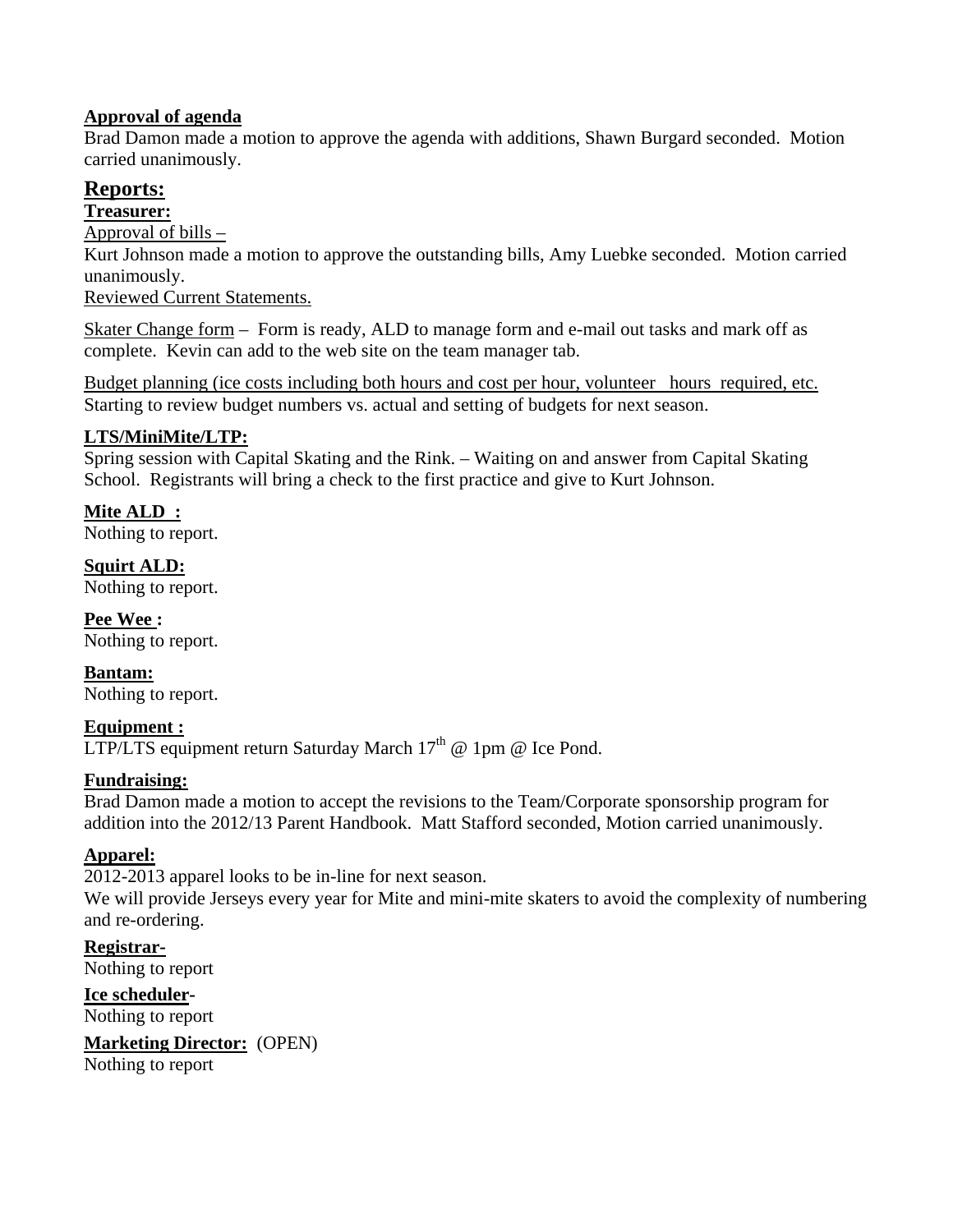# **Tournament Director:**

The Squirt tournament went well, final numbers are still being calculated.

There are 22 teams in the Mite Tournament with about 240 skaters.

There was a discussion about clarification of application of volunteer hours from the tournament (this season vs. next season, etc.).

# **Concessions Director:**

Nothing to report

# **Ace Director:**

### Mites Trying out as Squirts

Kevin Fons made a motion WYHA will allow 2004 Birth year skaters who have played 2 years of mite level hockey and have played at least one full year of full ice hockey, the option of trying out at the squirt level in the 2012/2013 season. Kurt Johnson Seconded. Motion carried unanimously.

### Online coaches Evaluation

Bill Ripley is working with Bill Thousand to get the Coaches evaluations online for the end of the season evaluations.

The second option, if we run out of time, is to have an electronic form that could be e-mailed to a coaches-evaluation e-mail account.

### Coaches Player Evaluations

Bill is working with the coaches to require them to fill out player evaluations for this past season and review them with the families.

# **President elect –**

Open Board Positions for 2012 – (Need Bios by March 1sr, did we reserve space for the meeting?) President Elect Treasurer Head Coach Elect PeeWee ALD Mite ALD Have a candidate for all positions, collection their Bios. Still time if others are interested.

# **Old Business:**

Paid coaches contracts - Will review next meeting.

#### First Aid training for coaches

Shawn Burgard to work on setting up for next fall – probably late October after coaches are selected and before games start.

#### U10 / U12 Rec League Update (Kevin)

We are moving forward with a plan to offer for 2012/2013 depending on numbers. Need to determine costs based on amount of practices and games, and when and with who they practice, one session vs. two shorter sessions, etc. Similar in cost to Mite or Mini Mite.

U10 – some half ice and some full ice, U12 full ice.

Lower commitment, cost, "Just for Fun Hockey". Keep kids who may leave otherwise and get new skaters just starting at an older age.

Will need to market to non-current kids.